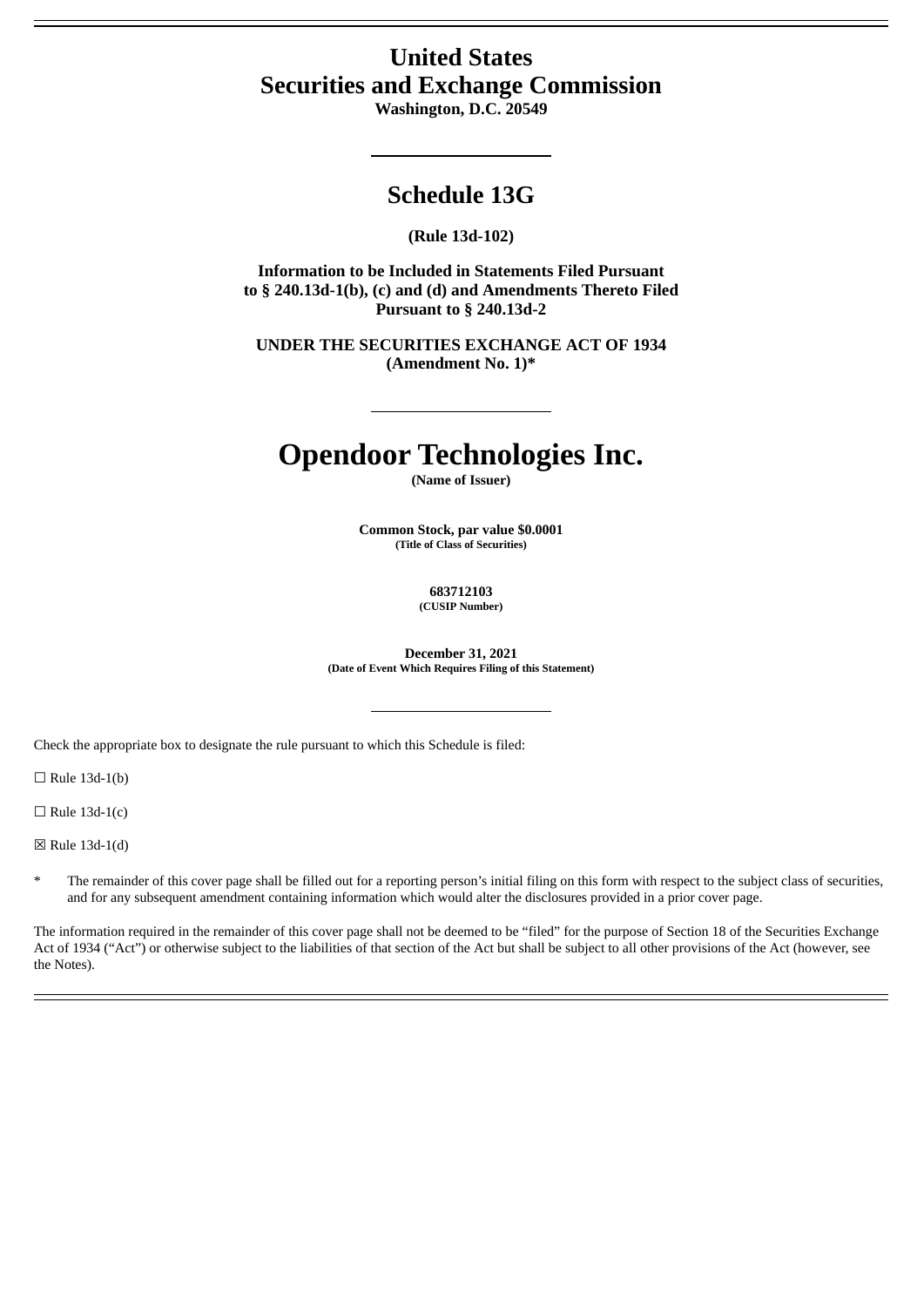CUSIP No. 683712103 Page 1 of 4

| 1                                         | Names of Reporting Persons                                       |                                                              |                                 |  |
|-------------------------------------------|------------------------------------------------------------------|--------------------------------------------------------------|---------------------------------|--|
|                                           | Eric Wu                                                          |                                                              |                                 |  |
| $\mathbf 2$                               | Check the Appropriate Box if a Member of a Group                 |                                                              |                                 |  |
|                                           | (a) $\Box$<br>(b) $\Box$                                         |                                                              |                                 |  |
| $\mathbf{3}$                              | <b>SEC Use Only</b>                                              |                                                              |                                 |  |
| $\overline{4}$                            |                                                                  | Citizenship or Place of Organization                         |                                 |  |
|                                           | <b>United States</b>                                             |                                                              |                                 |  |
|                                           |                                                                  | 5                                                            | <b>Sole Voting Power</b>        |  |
|                                           | Number of                                                        |                                                              | 31,144,970                      |  |
| <b>Shares</b><br>Beneficially<br>Owned by |                                                                  | 6                                                            | <b>Shared Voting Power</b>      |  |
|                                           |                                                                  |                                                              | $\bf{0}$                        |  |
| Each<br>Reporting                         |                                                                  | $\overline{7}$                                               | <b>Sole Dispositive Power</b>   |  |
| Person                                    |                                                                  |                                                              | 31,144,970                      |  |
| With                                      |                                                                  | 8                                                            | <b>Shared Dispositive Power</b> |  |
|                                           |                                                                  |                                                              | 0                               |  |
| 9                                         |                                                                  | Aggregate Amount Beneficially Owned by Each Reporting Person |                                 |  |
|                                           |                                                                  | 31,144,970                                                   |                                 |  |
| 10                                        | Check if the Aggregate Amount in Row (9) Excludes Certain Shares |                                                              |                                 |  |
|                                           | Not Applicable                                                   |                                                              |                                 |  |
| 11                                        | Percent of Class Represented by Amount in Row 9                  |                                                              |                                 |  |
|                                           | 5.1%                                                             |                                                              |                                 |  |
| 12                                        |                                                                  | <b>Type of Reporting Person</b>                              |                                 |  |
|                                           |                                                                  | IN                                                           |                                 |  |
|                                           |                                                                  |                                                              |                                 |  |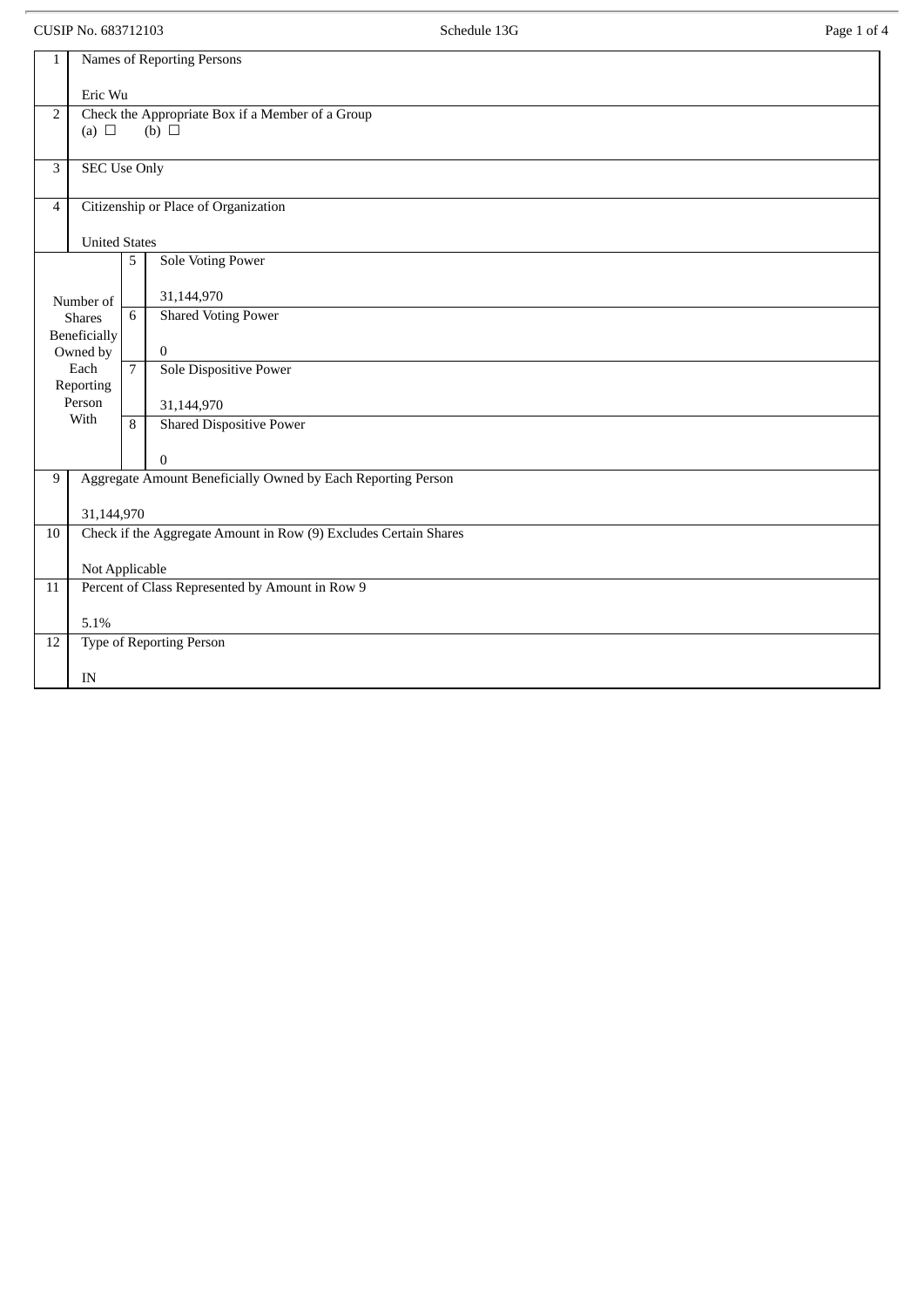#### **ITEM 1. (a) Name of Issuer:**

Opendoor Technologies Inc. (the "Issuer").

#### **(b) Address of Issuer's Principal Executive Offices:**

410 N. Scottsdale Road, Suite 1600, Tempe, Arizona 85281.

#### **ITEM 2. (a) Name of Person Filing:**

This statement is filed on behalf of Eric Wu (the "Reporting Person").

#### **(b) Address or Principal Business Office:**

The principal business address of the Reporting Person is c/o Opendoor Technologies Inc., 410 N. Scottsdale Road, Suite 1600, Tempe, Arizona 85281.

#### **(c) Citizenship:**

The Reporting Person is a citizen of the United States.

**(d) Title of Class of Securities:**

Common stock, par value \$0.0001 per share ("Common Stock").

**(e) CUSIP Number:**

683712103

#### **ITEM 3.**

Not applicable.

#### **ITEM 4. Ownership.**

The ownership information below represents beneficial ownership of Common Stock of the Issuer as of December 31, 2021, based upon 612,612,711 shares of Common Stock outstanding as of November 3, 2021, based on the Issuer's Quarterly Report on Form 10-Q filed with the Securities and Exchange Commission on November 10, 2021.

#### **(a) Amount beneficially owned:**

The Reporting Person is the beneficial owner of 31,144,970 shares of Common Stock, consisting of: (i) 26,054,347 shares of Common Stock directly held by the Reporting Person; (ii) 4,612,765 shares of Common Stock held in a trust over which the Reporting Person has investment discretion; and (iii) 477,858 shares of Common Stock subject to exercised/released Restricted Stock Units that will vest within 60 days of December 31, 2021.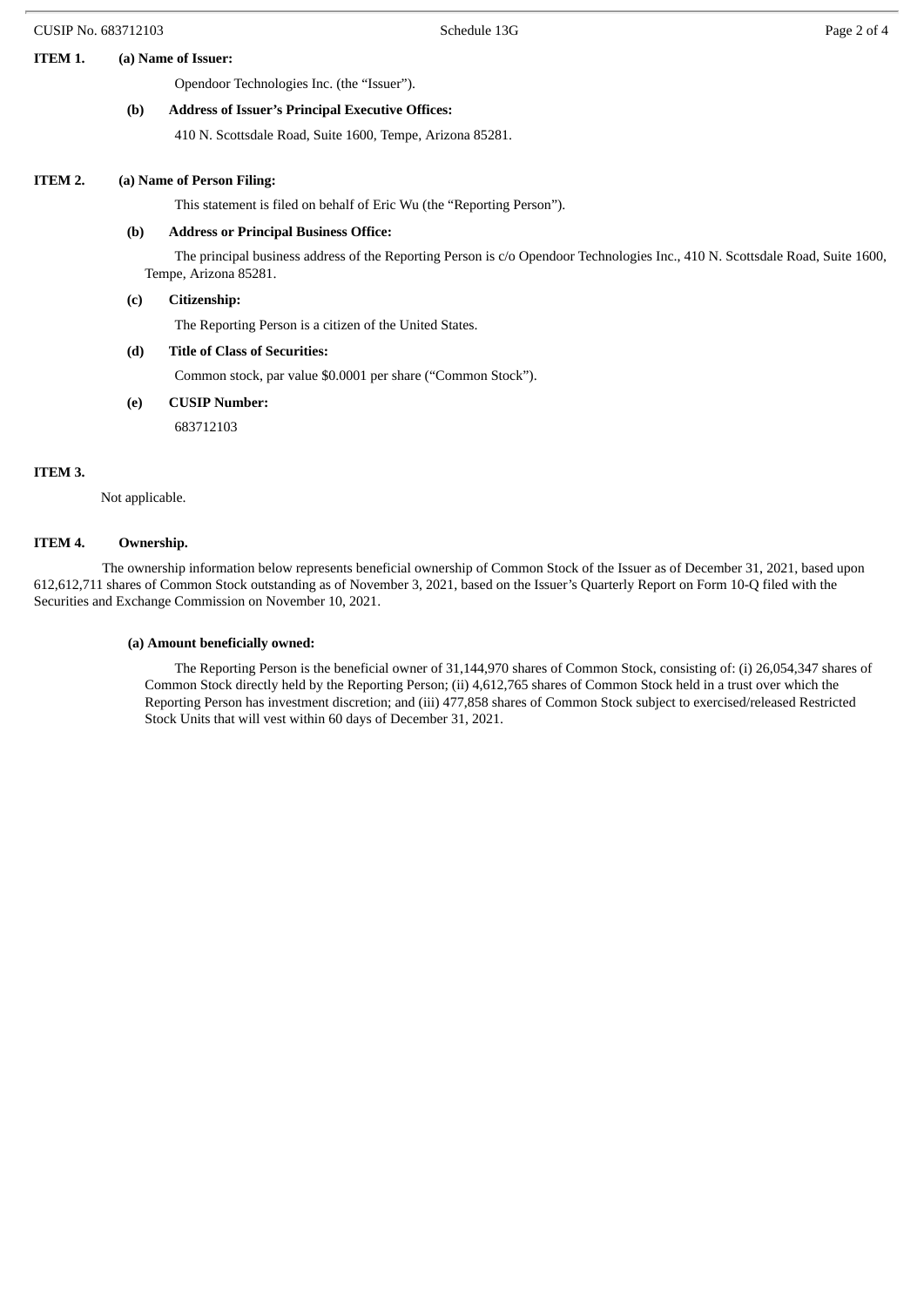- **(b) Percent of class: 5.1%**
- **(c) Number of shares as to which the person has:**
	- (i) Sole power to vote or to direct the vote: 31,144,970
	- (ii) Shared power to vote or direct the vote: 0
	- (iii) Sole power to dispose or to direct the disposition of: 31,144,970
	- (iv) Shared power to dispose or to direct the disposition of: 0
- **ITEM 5. Ownership of Five Percent or Less of a Class.**

Not applicable.

**ITEM 6. Ownership of More than Five Percent on Behalf of Another Person.**

Not applicable.

ITEM 7. Identification and Classification of the Subsidiary Which Acquired the Security Being Reported on By the Parent Holding **Company.**

Not applicable.

**ITEM 8. Identification and Classification of Members of the Group.**

Not applicable.

**ITEM 9. Notice of Dissolution of Group.**

Not applicable.

**ITEM 10. Certification.**

Not applicable.